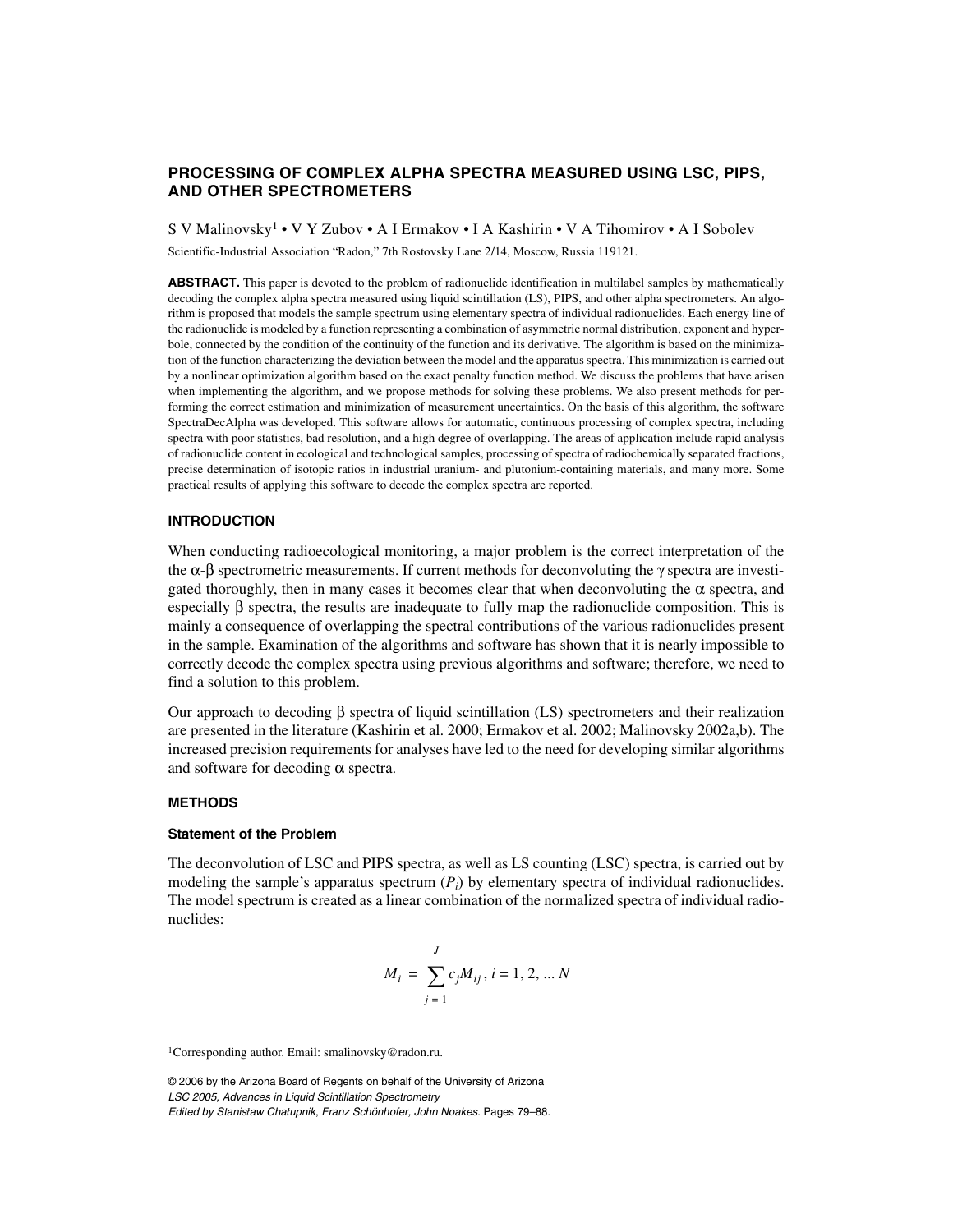### 80 *S V Malinovsky et al.*

where  $M_i$  is the model spectrum,  $M_{i,j}$  is the spectrum of the individual nuclide *j*,  $c_j$  is the proportion of radionuclide *j* in the model spectrum, and *N* is the number of channels. The *cj* coefficients and the shape of the spectra of individual radionuclides are adjusted to get a model spectrum as close as possible to the experimental one.

#### **Spectra of Individual Radionuclides**

The spectrum of each radionuclide is represented as the sum of the separate energy lines  $E_{il}$ :

$$
M_{ij} = \sum_{l=1}^{L} \mathbf{v}_{jl} G(i, E_{jl})
$$
 (1)

where  $v_l$  is the intensity of the energy line, *L* is the number of the energy line, and  $G(i, E_{il})$  is the function describing the energy line.

In the most cases, each energy line of a radionuclide is modeled by a function representing a combination of asymmetric normal distribution, exponent and hyperbole, connected by the condition of the continuity of the function and its derivative:

$$
G(i, E_{j_1}) = H \begin{cases} e^{-\frac{(i-\mu)^2}{2\sigma_2^2}}, & \mu < i \\ e^{-\frac{(i-\mu)^2}{2\sigma_1^2}}, & \mu < i < \mu \\ \frac{d_1(2i - 2\mu + d_1)}{2\sigma_1^2}, & \mu - d_2 < i < \mu - d_1 \\ e^{-\frac{d_1(2d_2 - d_1)}{2\sigma_1^2}}, & \mu - d_2 < i < \mu - d_2 \end{cases}
$$
(2)

where  $\mu = k_0 + k_1 E_{jl} + k_2 E_{jl}^2 + k_3 E_{jl}^3$ ;

$$
H = 1/\left(\sum_i G(i, E_{jl})\right);
$$

 $a = r\sigma_1^2/d_1$ ;  $b = \mu + a - d_2$ ;  $\mu$ ,  $\sigma_1$ ,  $\sigma_2$ ,  $d_1$ ,  $d_2$ ,  $a$ , and  $r$  are parameters of the function; and  $k_0$ ,  $k_1$ ,  $k_2$ , and  $k_3$  are coefficients of energy calibration. The function above can describe correctly not only an upper part of peak, but also its tail.

For individual spectrometers, the number of terms in the function can be less. For example, the spectrum of a single line in many LS spectrometers is modeled only by a normal distribution:

$$
G(i, E) = \frac{1}{\sigma \sqrt{2\pi}} e^{-\frac{(i - \mu)^2}{2\sigma^2}}
$$
(3)

where the  $\mu$  and  $\sigma$  depend on the energy of the particle and the quench of the sample.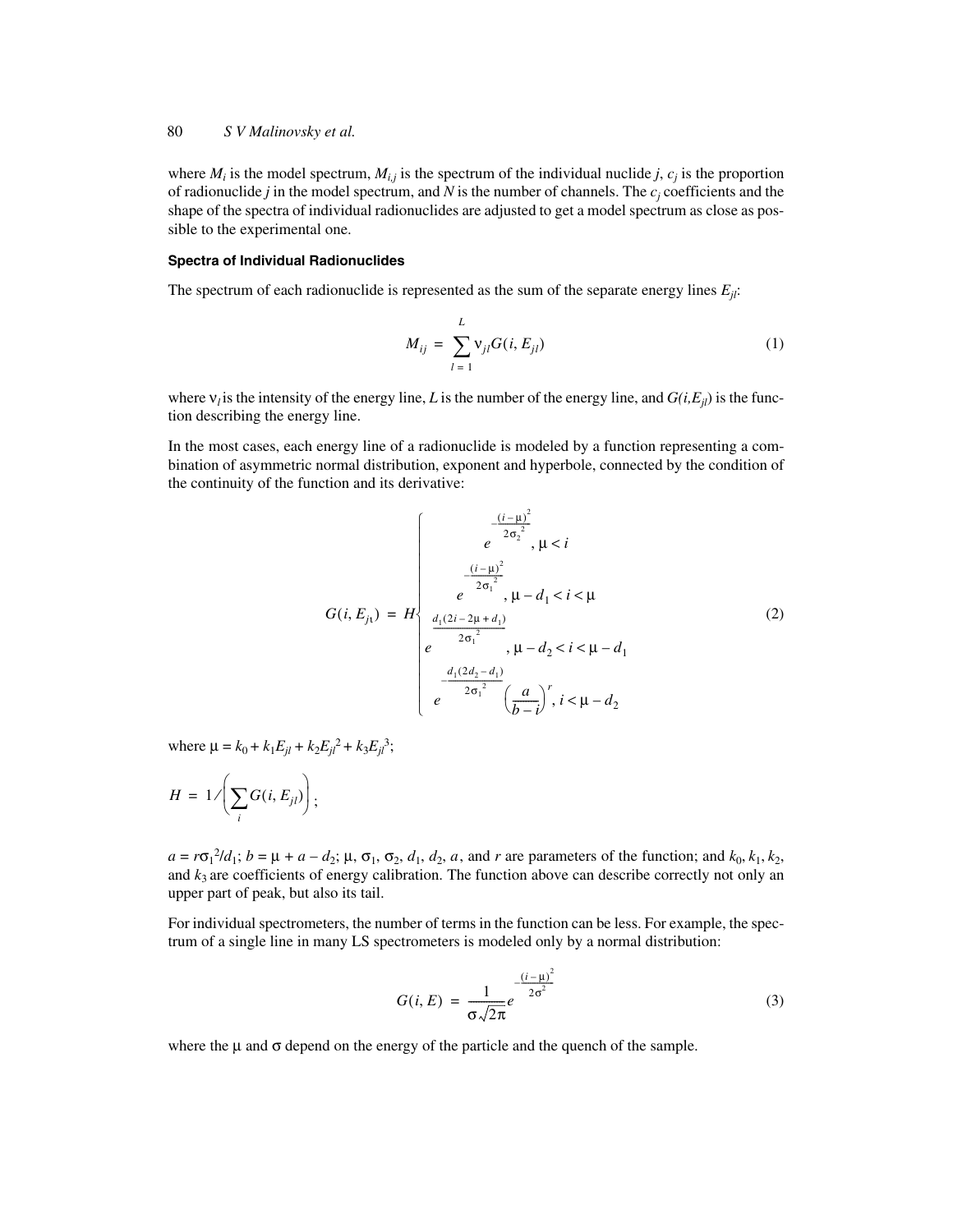### **Minimization Algorithm**

To solve the problem above, we must use the weighted least-squares method as well as the exact penalty function, which consists of the minimization of the "loss function" (Malinovsky et al. 2002a,b). Calculation of the contributions  $(c_j)$  and the parameters of the function (Equation 2) and correction of coefficients of energy calibration is carried out simultaneously during the minimization. Restrictions on the stability of the energy calibration and on the parameters of the modeling function, which depend on the quality of the spectrometer and of the sample preparation, are similarly added to the penalty function. Shor's r-algorithm (Kappel and Kuntsevich 2000), which realizes one of the variant gradient methods of optimization, is used to minimize the loss function.

#### **Considering the Conversion Electrons**

To correctly analyze the  $\alpha$  spectra, it is necessary to consider the influence of internal conversion electrons on the shape of the spectrum. The probability of detecting the alpha particle and the conversion electron in coincidence increases when the detection solid angle is high (i.e. when the source is close to the detector). This causes a distortion of the spectrum shape.

The smaller the source-detector distance, the more dramatic the effect. The model spectrum (Figure 2a) shows what should be a  $236U$  spectrum without conversion electrons. When executing routine analyses, strict calculation of all conversion junctions for each radionuclide is inefficient. The conversion junction is related to the greater size of the preliminary investigations influencing the conversion spectra shape and to the much greater size of computations due to the increase in the number of radionuclide energy lines. As a consequence, more time is needed to decode each spectrum, complicating the computation automation and increasing of the measurement error.

Empirical investigations suggest a simple method to take into account the effect of conversion electrons for the majority of usual radionuclides  $(^{232(4,6,8)}U,^{238(39,40)}Pu, ^{x}Ra, ^{x}Th, etc.).$  If the decay path with the greatest intensity goes to the ground level (even-even nucleus, e.g<sup>236</sup>U in Figure 1), the distortion of the spectrum is compensated by a decrease in a part of the minor lines and their displacement in the higher energy area (Figure 2).



The use of this method has considerably improved the quality of the decoded spectra (Figure 2b). Nevertheless, there are radionuclides, such as  $^{241}$ Am,  $^{243}$ Am,  $^{235}$ U, for which this method is inaccurate. These are radionuclides for which the decay path of greatest intensity does not go to the ground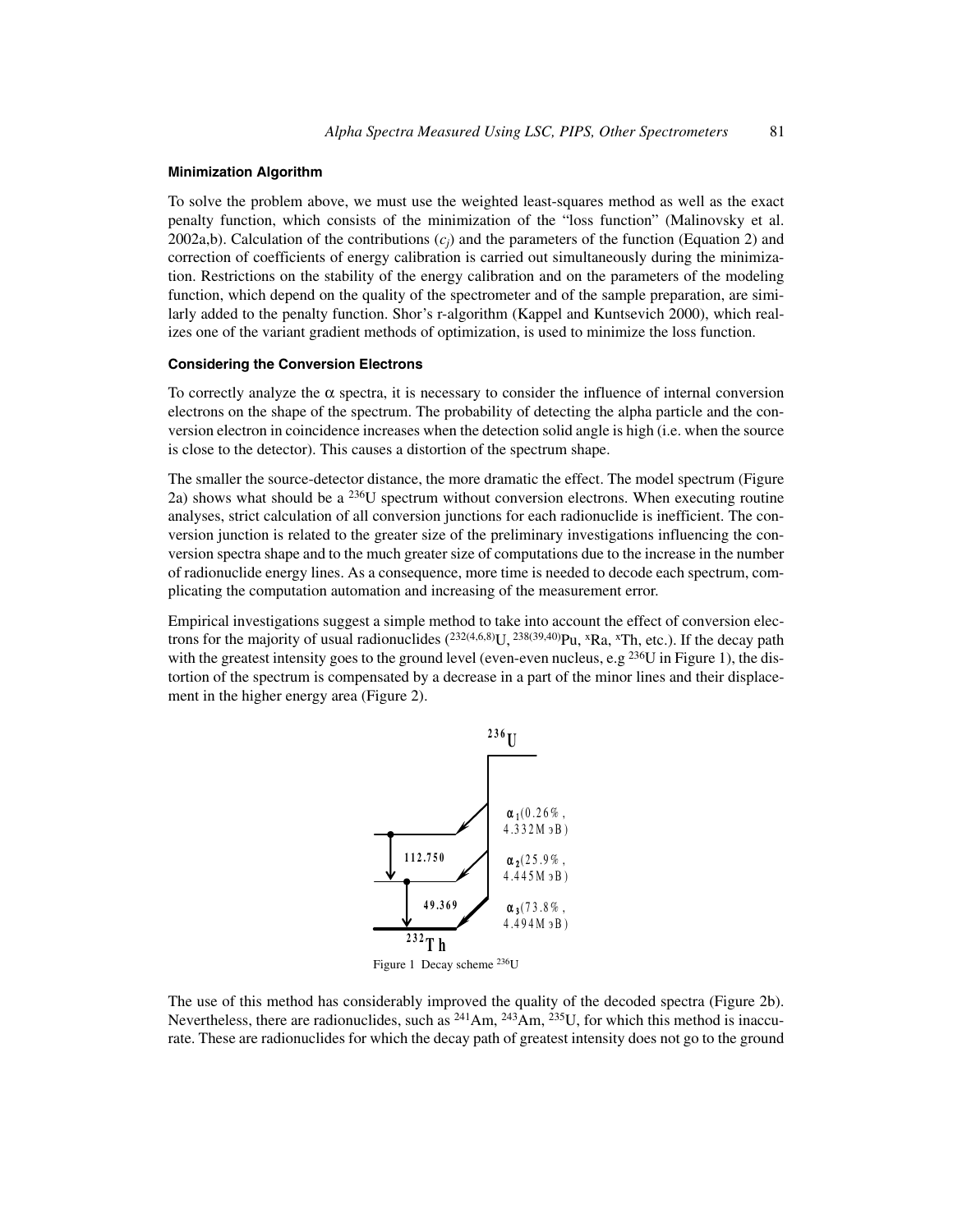

Figure 2 Spectra deconvolution of <sup>236</sup>U without (a) and with (b) taking into account conversion electrons

level (odd-even nucleon transitions). These are relatively rare and calculation of the conversion contribution is not difficult. To account for conversion in this case, we employ the following (see e.g.  $243$ Am, Figure 3). Based on a decay scheme, a spectrum is constructed for an additional (fictitious) radionuclide  $^{243}$ Am<sup>ce</sup>, assuming 100% detection efficiency of the conversion electrons. Its spectrum has more energy lines than a spectrum of  $^{243}Am$  (Table 1). Further, this radionuclide  $(^{243}Am^{ce})$ together with 243Am take part in decoding the spectrum, and its calculated activity is then added to the calculated activity of 243Am.

Table 1 Spectrum of  $243$ Am<sup>ce</sup>, assuming 100% detection efficiency of the conversion electrons.

| E (keV) 5348 5344 5336 5327 5313 5303 5296 5284 5275 5254 5242 5206 |  |  |  |  |  |  |
|---------------------------------------------------------------------|--|--|--|--|--|--|
| $I(\%)$ 4.4 1.75 3 12 6.8 2.6 15.82 12.07 24 12.8 4.28 0.48         |  |  |  |  |  |  |

As an example, the spectra of <sup>243</sup>Am measured at different distances between the detector and a source and their decoding on the specified method are shown in Figure 4.



Figure 3 Decay scheme of 243Am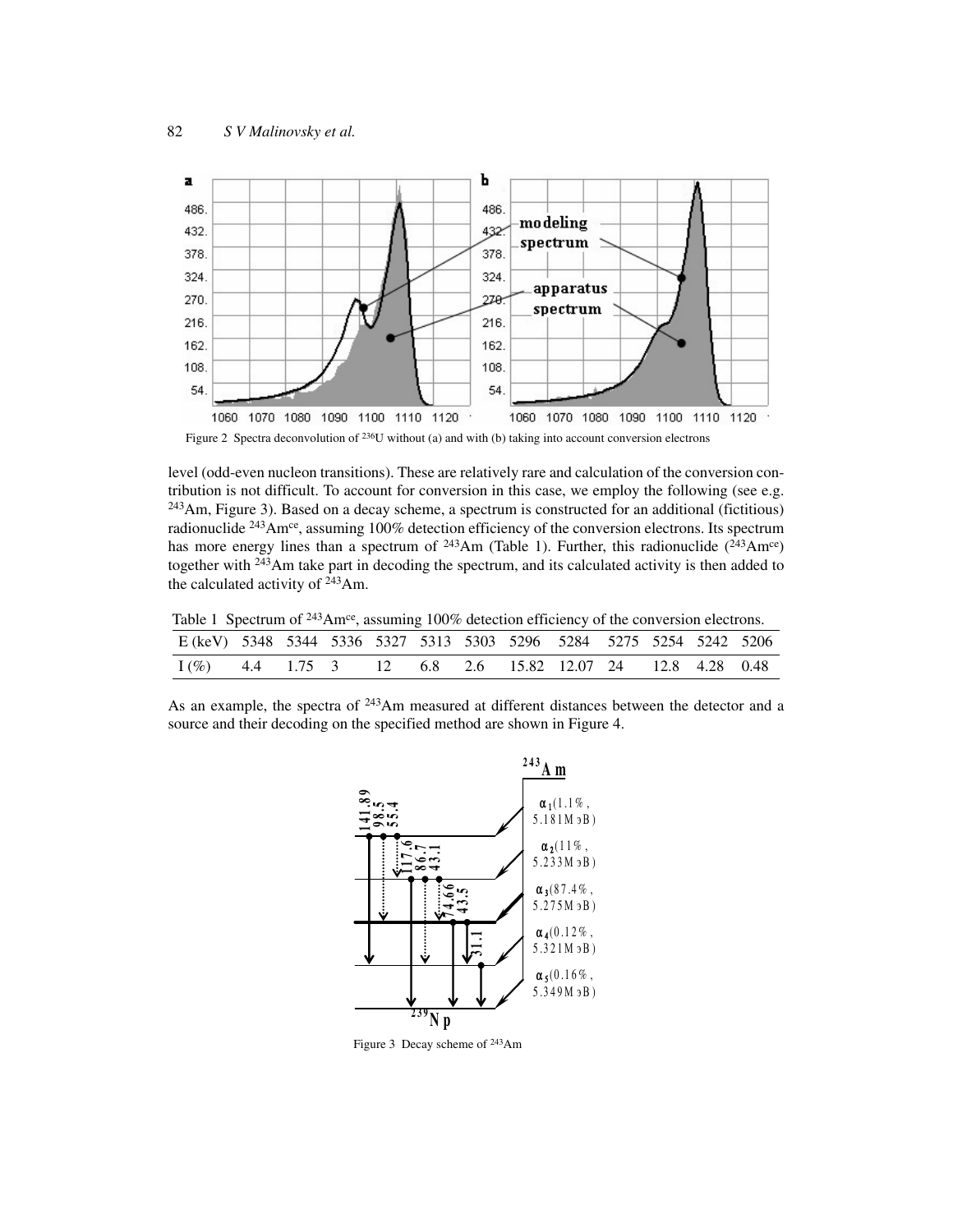

Figure 4 Spectra of 243Am at different distances between the sample and the detector (13 mm - upper graph; 9 mm - middle graph; 5 mm - lower graph). The graphs on the right are enlarged. An Ultra Alpha Detector BU-012-150- 500 and evaporation source were used. Gray shading - the measured spectrum; dark, thin line - the full model spectrum; thick, dark line - the part of a spectrum modified by the conversion electrons; light, thin line - unmodified part of the spectrum.

## **Final Result, Uncertainty, and Optimization of Uncertainty**

The final content (activity) of individual radionuclides is calculated using the following formula:

$$
A_j = \frac{(N - N_{bkg}) \times c_j}{t\epsilon_j} = \frac{N_j}{t\epsilon_j} = \frac{N - N_{bkg}}{t\epsilon_j}, j = 1, 2...J
$$
 (8)

where  $t$  is the measuring time;  $c_j$  is the contribution of the  $j$ -th isotope to the integrated spectrum counts;  $\varepsilon_j$  is the counting efficiency for the *j*-th isotope; *N* is the total counts integrated over all channels; *Nbkg* is the background counts integrated over all channels; *Nj* is the counts relating to the *j-*th radionuclide; and  $N_{bkgj} = N - N_j$  is the total integral account of all radionuclides in the sample, including the background, after subtraction of the *j-*th radionuclide.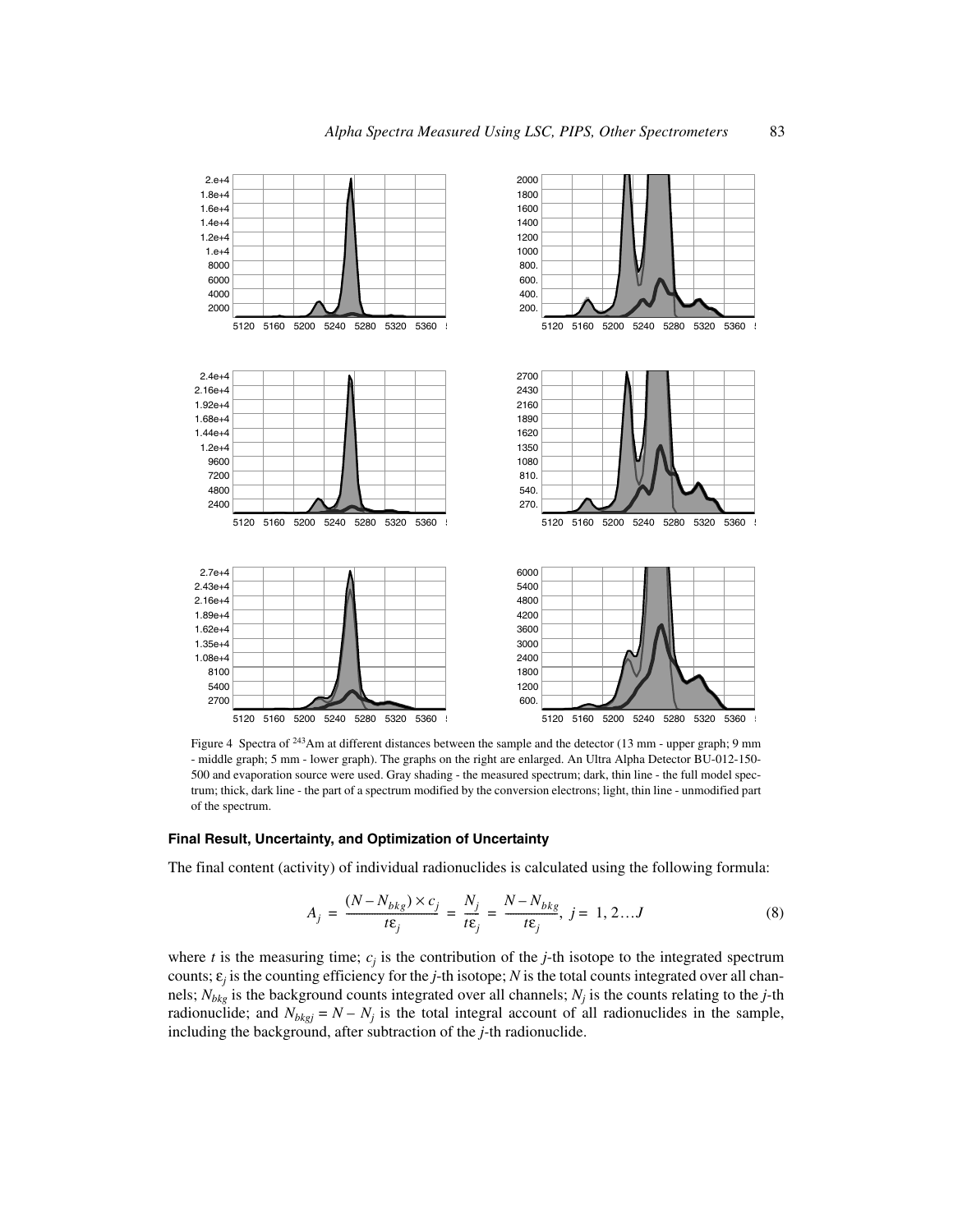#### 84 *S V Malinovsky et al.*

The combined standard uncertainty is thus:

$$
\frac{u_c(A_j)}{A_j} = \sqrt{\left(\frac{u_c(N_j)}{N_j}\right)^2 + \left(\frac{u(\epsilon_j)}{\epsilon_j}\right)^2} \tag{9}
$$

The uncertainty of the deconvolution process is set to be neglected in the software, hence:

$$
u(N_j) = \sqrt{u(N)^2 + u(N_{bkg})^2} = \sqrt{N + N_{bkg}} = \sqrt{N + N - N_j} = \sqrt{2N - N_j}
$$

In addition, for each radionuclide the optimized uncertainty is calculated. Optimization (Figure 5) consists of choosing a bounded channel region for which the statistical component of relative uncertainty (Equation 10) will be minimal:

$$
\frac{u(N_j)}{N_j} = \frac{\sqrt{2N^{opt} - N_j^{opt}}}{N_j^{opt}}
$$
\n(10)

where  $N^{opt}$ ,  $N^{opt}_{bkg}$  are the count in the optimized bounded region of the sample and the background, respectively, and  $N_i^{\rho\mu} = (N_{\rho\mu}^{\rho\mu} - N_{\rho\mu}^{\rho\mu}) \times c_i$  are the contributions of determined nuclide to the count of the sample in the bounded region.  $N^{opt}$ ,  $N_{bkg}^{opt}$  $N_j^{opt} = (N^{opt} - N_{bkg}^{opt}) \times c_j$ 



Figure 5 Illustration of optimization of uncertainty

## **REALIZATION**

The proposed methods and algorithms are realized in the software SpectraDecAlpha. This software allows analysts to automatically process difficult spectra, including spectra with small statistics, with very good or very bad resolution, or with a high degree of imposing contributions from separate isotopes against each other. The complex can be used on a semiconductor, liquid scintillations, ionization, and any other alpha spectrometers. This method can be used to quickly analyze the isotope contents in ecological and technological samples, to process spectra of radiochemical fractions, to define the relative isotope composition in industrial uranium and plutonium, and many more appli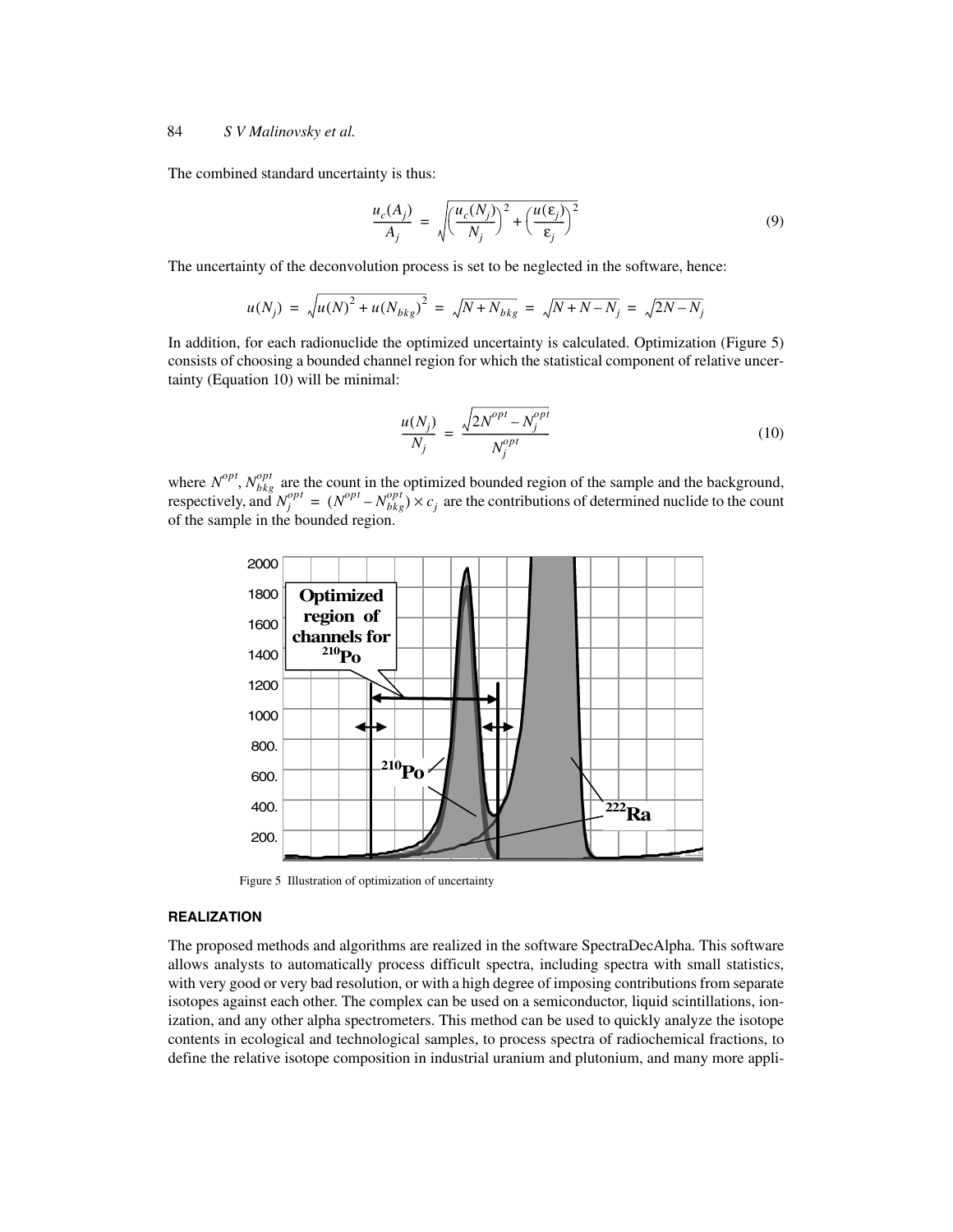cations. The program is written using the Microsoft<sup>®</sup> Visual Studio.Net<sup>®</sup> 7.1 development system and operates under Windows® 98/ME/NT/2000/XP/2003.

### **Examples of Use**

By using the proposed approach for decoding  $\alpha$  spectra, one can considerably simplify and increase the accuracy of many radiation measurements. The following are some examples that illustrate how the program works.

1. Definition of the isotope contents in the plutonium fraction of sample IAEA-784 after radiochemistry (Figure 6, Table 2).



Figure 6 Definition of the isotope contents in the Pu fraction of sample IAEA-784

Table 2 Isotopic composition of sample IAEA-784 (Shakhashiro et al. 2005).

|                                 | Activity (Bq)                          |                         |                                        |                         |  |  |
|---------------------------------|----------------------------------------|-------------------------|----------------------------------------|-------------------------|--|--|
|                                 | <b>Obtained results</b>                |                         | IAEA data                              |                         |  |  |
| $^{242}P_{11}$                  | $0.209 \pm 0.012$ (tracer)             |                         |                                        |                         |  |  |
| $238P_{11}$                     | $0.114 \pm 0.05$                       |                         | $0.114 \pm 0.023$                      |                         |  |  |
| $^{239}Pu$<br>240P <sub>U</sub> | $0.132 \pm 0.015$<br>$0.107 \pm 0.015$ | $0.239 \pm 0.009$ (sum) | $0.144 \pm 0.003$<br>$0.100 \pm 0.002$ | $0.244 \pm 0.005$ (sum) |  |  |

The detection system consists of an Alpha spectrometer model 7401 (Canberra, Inc.) with PIPS detectors (600 mm<sup>2</sup>), an ADC/mixer-router 1510, and a PC-based MCA S-100. The detector type and producer are PD-600-22-100 (Canberra-Nuclear). Distance to the detector surface is 3 mm.

Radiochemistry preparation includes chromatographic separation and purification of Pu in a column containing Dowex 1×4 (200–400 mesh) via 7.5M HNO<sub>3</sub> and 9M HCl, plutonium stabilization in Pu(IV) state, and extraction purification via 0.2M TTA solution in toluene, then electroplating plutonium from ammonia oxalate-chloride solution onto stainless discs. A characteristic feature of this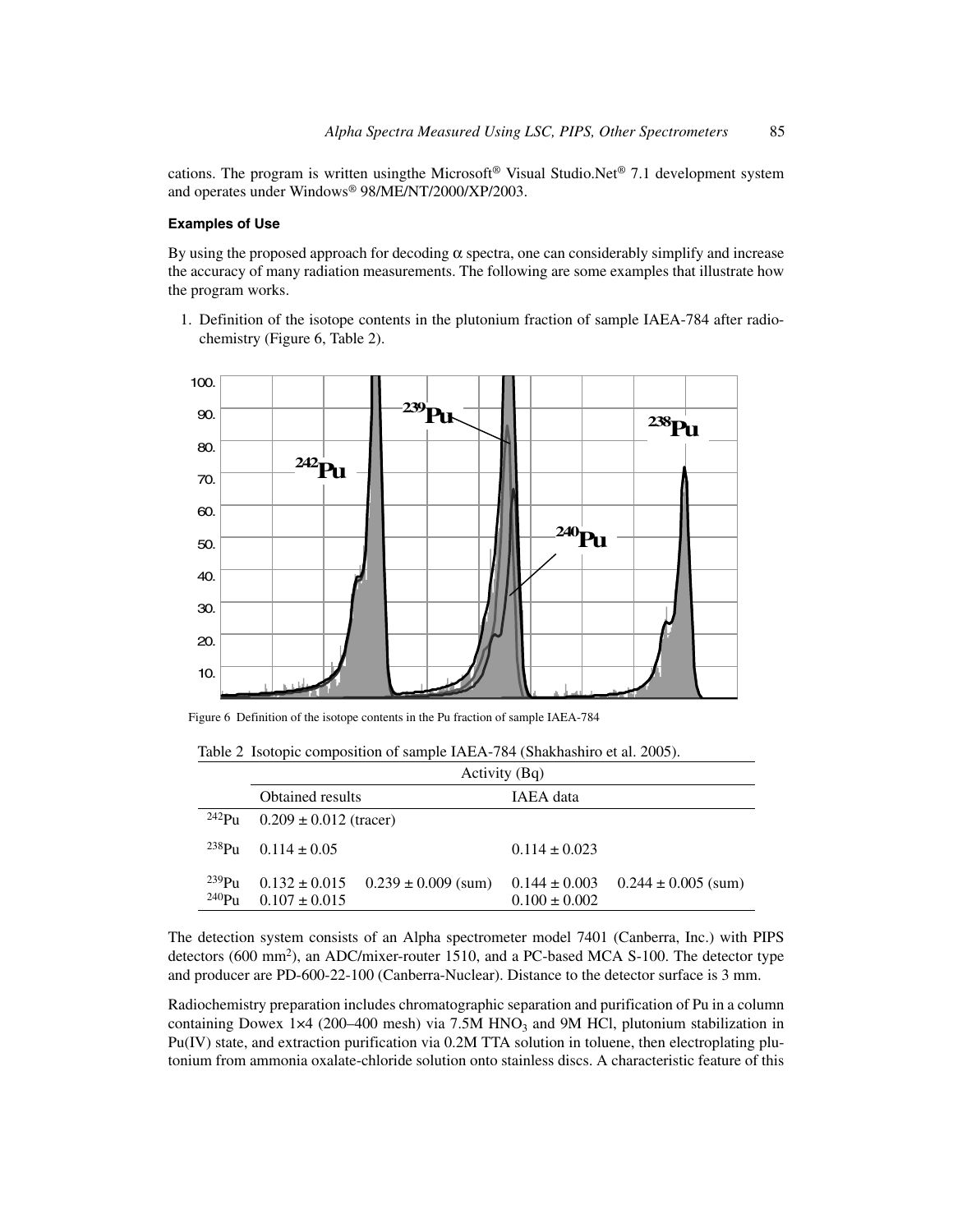### 86 *S V Malinovsky et al.*

method is the ability of the software to define the contents of all isotopes of plutonium, automatically separating 239Pu and 240Pu.

2. Decoding the spectrum of the sample of industrial uranium (Figure 7, Table 3). Here, it is essential that isotopes of uranium, together with daughter radionuclides and impurities (despite an essential overlap of their spectra) are all simultaneously defined. Comparison with mass-spectrometry measurements shows good agreement in the results.



Figure 7 Decoding the spectrum of the industrial uranium sample

|                   | Abundance $(\%$ mass U)        |                   |  |  |  |  |
|-------------------|--------------------------------|-------------------|--|--|--|--|
| Isotope           | Alpha spectrometry             | Mass spectrometry |  |  |  |  |
| $232$ [ J         | $(2.2 \pm 0.2) \times 10^{-7}$ |                   |  |  |  |  |
| $234$ [ J         | $0.157 \pm 0.001$              | $0.16 \pm 0.05$   |  |  |  |  |
| $235$ []          | $17.4 \pm 1.0$                 | $17.0 \pm 0.2$    |  |  |  |  |
| $236$ [ ]         | $1.46 \pm 0.05$                | $1.41 \pm 0.06$   |  |  |  |  |
| 238 <sub>IJ</sub> | $81 \pm 5$                     | $81.4 \pm 0.2$    |  |  |  |  |

Table 3 Decoding the spectrum of a sample of industrial uranium.

3. Comparison of the decoding results of the test sample, measured in an ionization chamber, with and without taking into account the conversion effect (Figure 8, Table 4). Evidently, the inat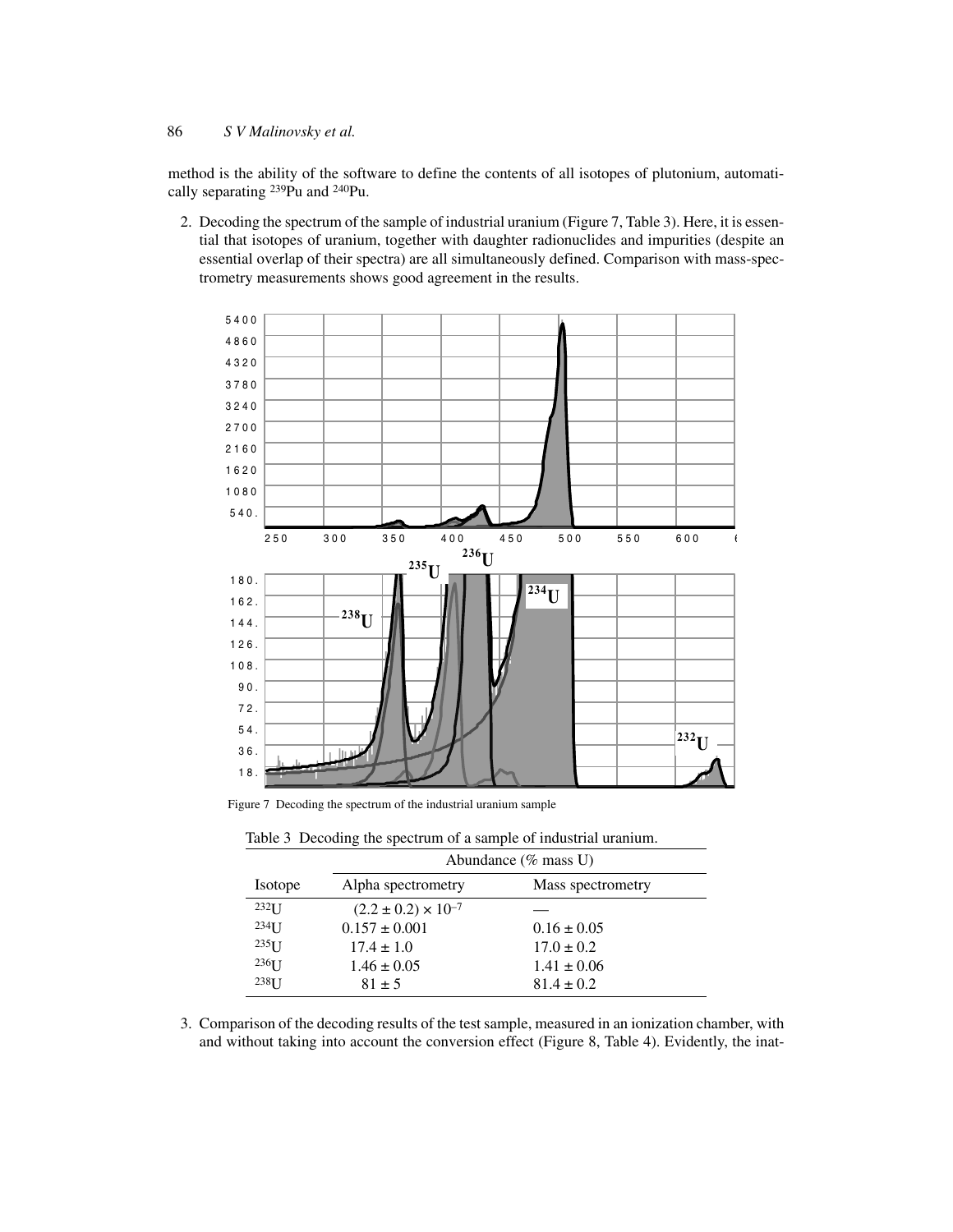tention to conversion electrons can often increase the measurement error, to the point where it would be impossible to define some isotopes in complex samples.



Figure 8 Decoding of the test sample, measured in an ionization chamber (above) and without account for the conversion effect (below).

|                   |        | Activity (Bq) |                |           |
|-------------------|--------|---------------|----------------|-----------|
|                   |        |               | $2\sigma$      | Deviation |
| Isotope           | $CE^a$ | Without CE    | $(\%)$         | $(\%)$    |
| 224Ra             | 0.26   | 0.42          | 55             | 62        |
| 226Th             | 0.10   | 0.12          | 78             | 15        |
| $232$ [ J         | 0.40   | 0.71          | 39             | 77        |
| $234$ [ ]         | 27     | 30            | 2              | 10        |
| 236 <sub>IJ</sub> | 26     | 29            | 2              | 9         |
| $239$ Pu          | 32     | 35            | $\overline{c}$ |           |
| $^{241}Am$        | 39     | 36            | 2              | 9         |
| $244$ Cm          | 25     |               | 2              | 8         |

Table 4 Decoding the spectrum of the sample of industrial uranium.

 $\overline{{}^aCE}$  = conversion effect.